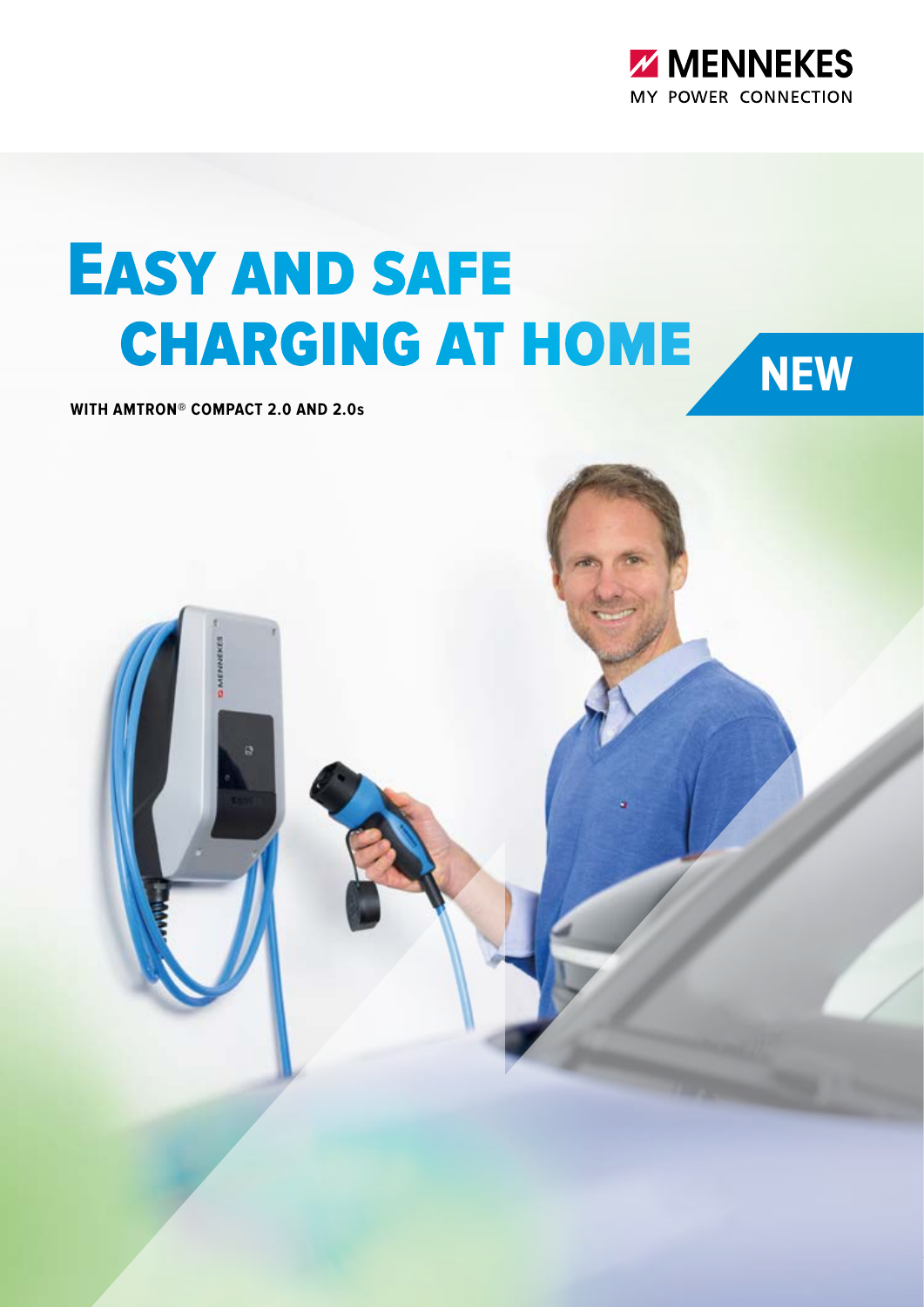## AMTRON® Compact 2.0 and 2.0s Easy charging at the highest level.

The best way to be eco-friendly and mobile is with an electric car. Yet this clean and quiet vehicle needs to be charged before a journey. Homeowners and tenants would prefer to recharge their e-cars where they live – ideally in the comfort of their own garage, carport or rented parking space.

MENNEKES charging solutions make this possible! Our new AMTRON® Compact 2.0 and 2.0s product line takes home charging to a whole new level – easier, safer and more reliable than ever before!

These high-quality, entry-level wallboxes offer maximum user-friendliness with an attractive price/performance ratio. An added advantage: with the AMTRON® Compact 2.0s, you can now even perform solar charging and protect your wallbox against unauthorised access.

The functional, space-saving design makes the AMTRON® Compact 2.0 and 2.0s suitable for installation in restricted spaces in garages or parking spaces at home. Operation is also incredibly easy and takes place on the device itself.

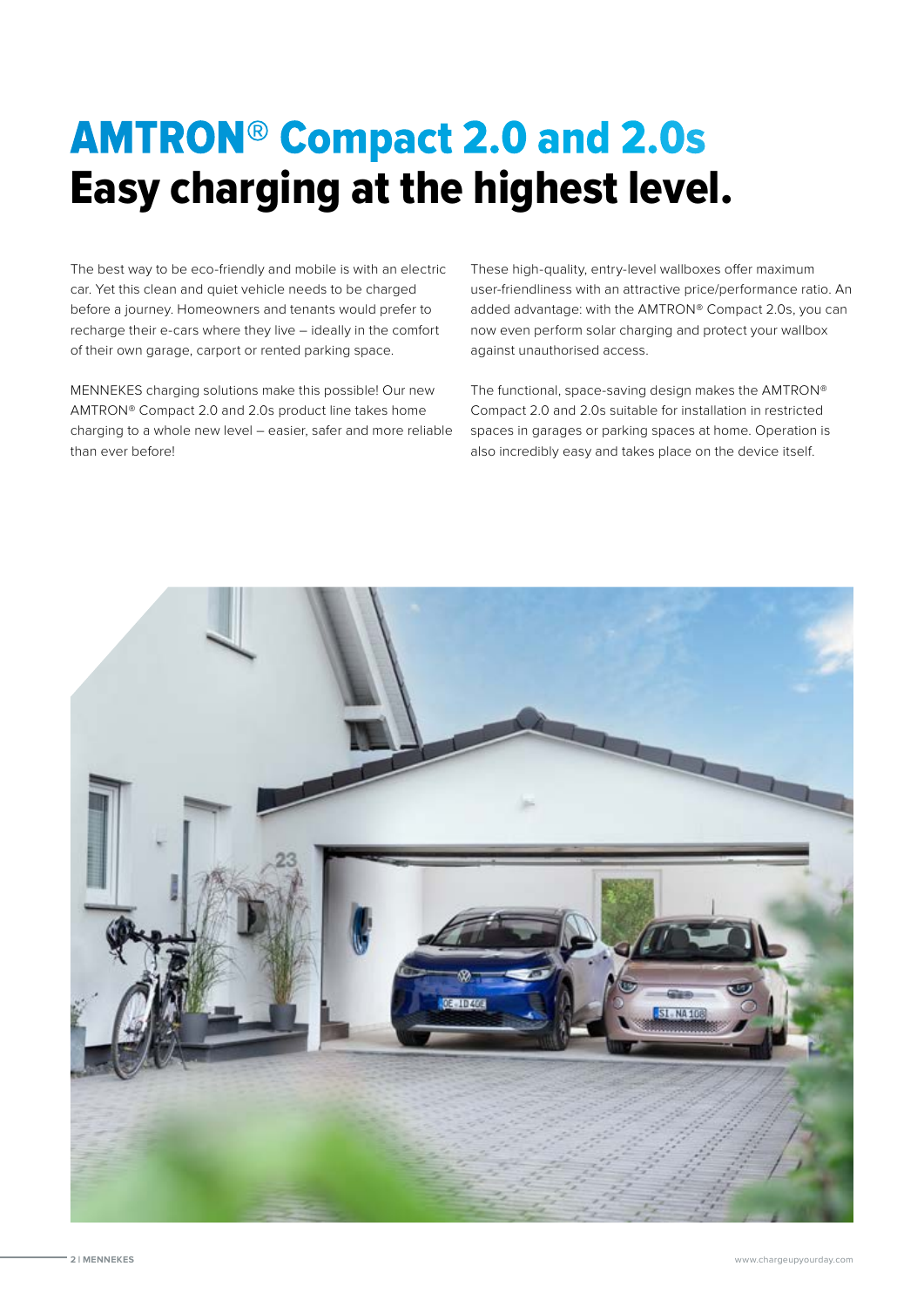# Advantages and highlights. Compact. Practical. Premium!

Compact, practical, premium – outstanding features for easy charging at home! Whether you just want to charge your vehicle quickly and conveniently, recharge with the power of the sun, need transparent load management or want a wallbox with secure access protection for your outdoor parking space – at MENNEKES you will find exactly the right charging solution to suit your living circumstances and individual requirements.

Compared to previous models, the AMTRON® Compact 2.0 and 2.0s come with a longer cable with a length of 7.5 metres, which gives you even greater flexibility when charging. LEDs on the device, which are clearly visible even from several metres away, indicate the respective operating status. And in the new version with 22 kW power and mode 3 charging, charging e-cars with integrated 22 kW onboard chargers is even faster and more convenient!

#### Compact.

- Compact design also suitable for small garage spaces
- **• NEW!** Now with longer 7.5 m charging cable with type 2 plug
- IP54 enclosure protection rating allows for outdoor installation

#### Practical.



- Compatible with all new e-vehicles
- Convenient everyday use thanks to integrated cable management
- Charging power up to 11 kW and **NEW!** up to 22 kW
- Low standby power consumption (approx. 1 W) in sleep mode
- Integrated residual current detection
- Easy-to-read status information via LED indications



- Premium!
- Elegant, functional design
- High-end MENNEKES quality
- Temperature detection within enclosure; no overheating
- Safe operation and long service life
- Consultation, installation and service via a nationwide network of installers trained by MENNEKES
- **• NEW!** The AMTRON® Compact 2.0s is additionally equipped with
	- Solar charging function and
	- Access protection via RFID card system

More information at **www.chargeupyourday.com**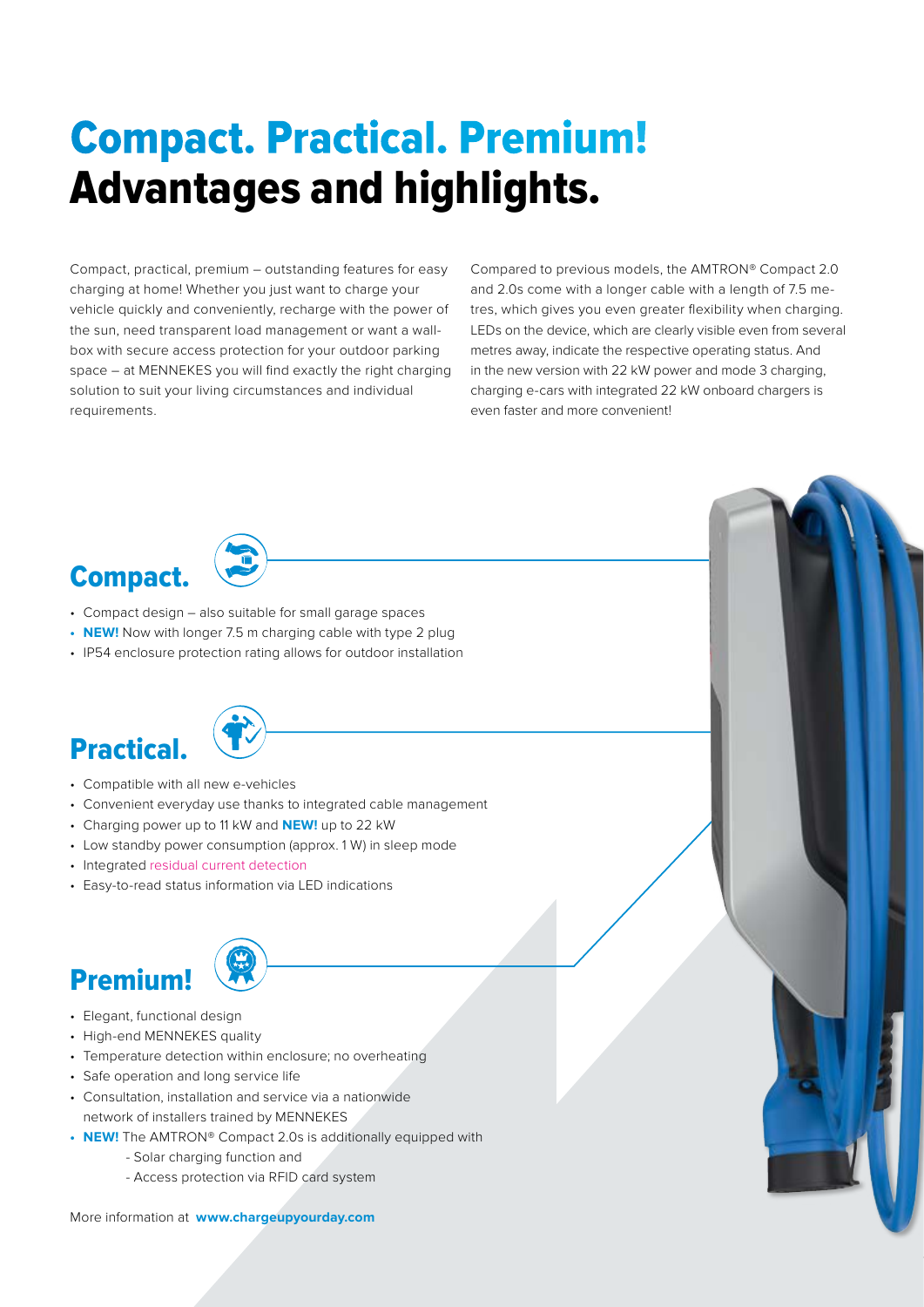### AMTRON® Compact 2.0s Easy charging with lots of extras. **NEW**



The absolute highlight of the AMTRON® Compact 2.0s wallbox – apart from easy charging – is the option to connect it to a solar installation. So you make optimum use of the self-generated power from the roof and recharge in a sustainable manner with "green" electricity – it could hardly be more environmentally friendly!

The AMTRON® Compact 2.0s can be easily integrated into existing building energy management systems. The advantages: identify potential savings, use energy as cost-effectively as possible, and maximise your consumption of self-generated electricity. Effective load management ensures maximum utilisation of the available power and safe operation, while taking account of other power consumers in the home.

Equipped with sophisticated, state-of-the-art technology, the new AMTRON® Compact 2.0s offers the highest level of safety and a long service life.

Thanks to integrated access protection via an RFID card system, the user can also charge safely in carports or in freely accessible areas at home, while restricting access to the wallbox. Practical: the RFID cards are included in the delivery.

Easy, user-friendly operation in everyday life – e.g. changing the operating modes for solar charging – is done conveniently via a switch on the wallbox. A cable length of 7.5 metres allows you even more room to move and flexibility when charging.



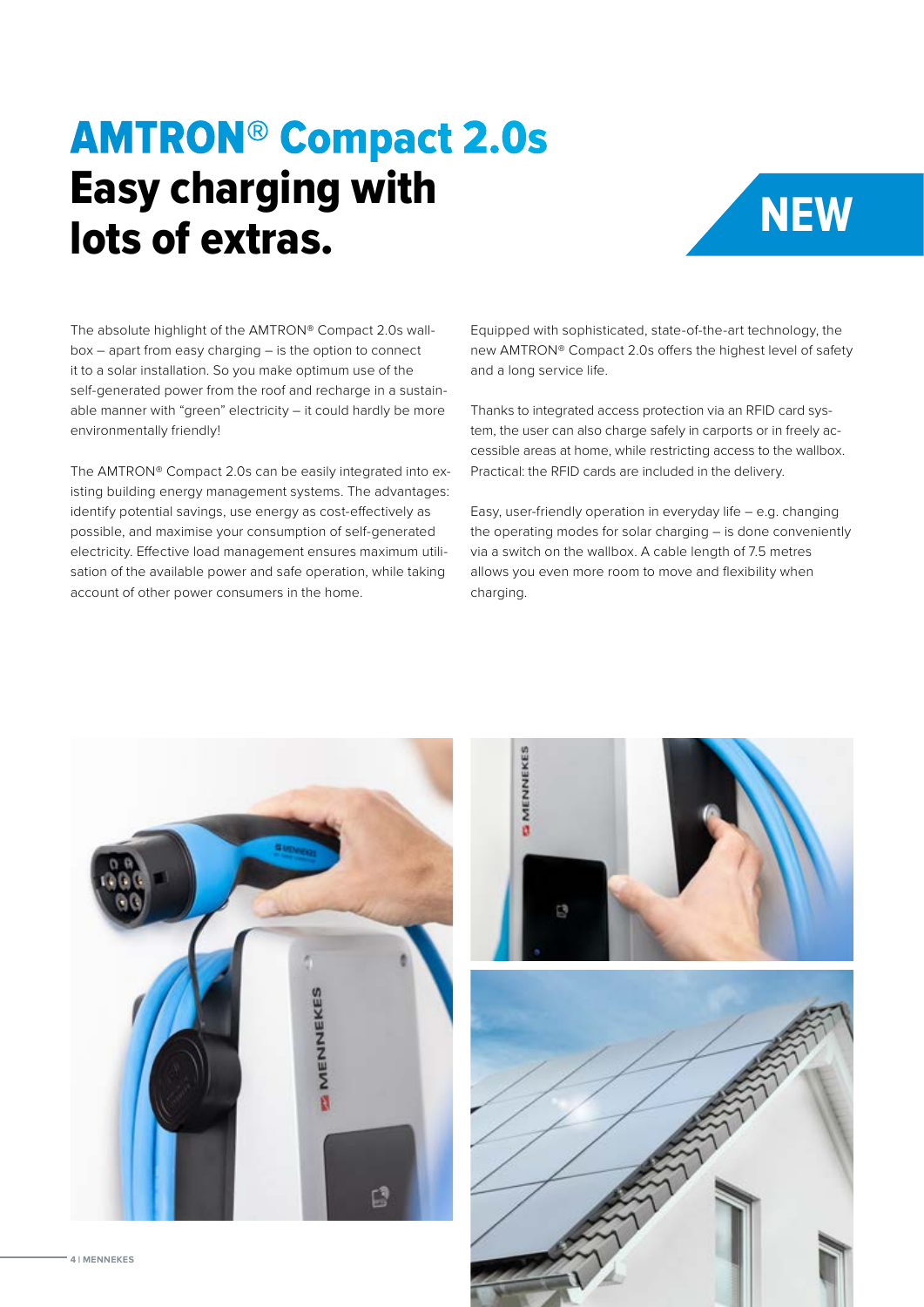

#### Easy, fast and flexible charging at home. AMTRON® Compact 2.0

Arrive home, park the car, plug in the charger and be ready to hit the ground running the next morning full of energy – that is what many e-car users want.

And that is exactly what the AMTRON® Compact 2.0 was designed for! The MENNEKES wallbox focuses on essential charging functions and the charging process is simplicity itself: just plug in the cable and charge, at any time with no need to enter a code.

Built in the same high quality as the proven and successful AMTRON® Compact series, this contemporary charging solution combines the familiar features of easy handling and compact design with the very latest in electronics.

This application of state-of-the-art technology meets the highest safety standards, which means there is no need to supervise the charging process, allowing you to conveniently recharge your electric vehicle overnight.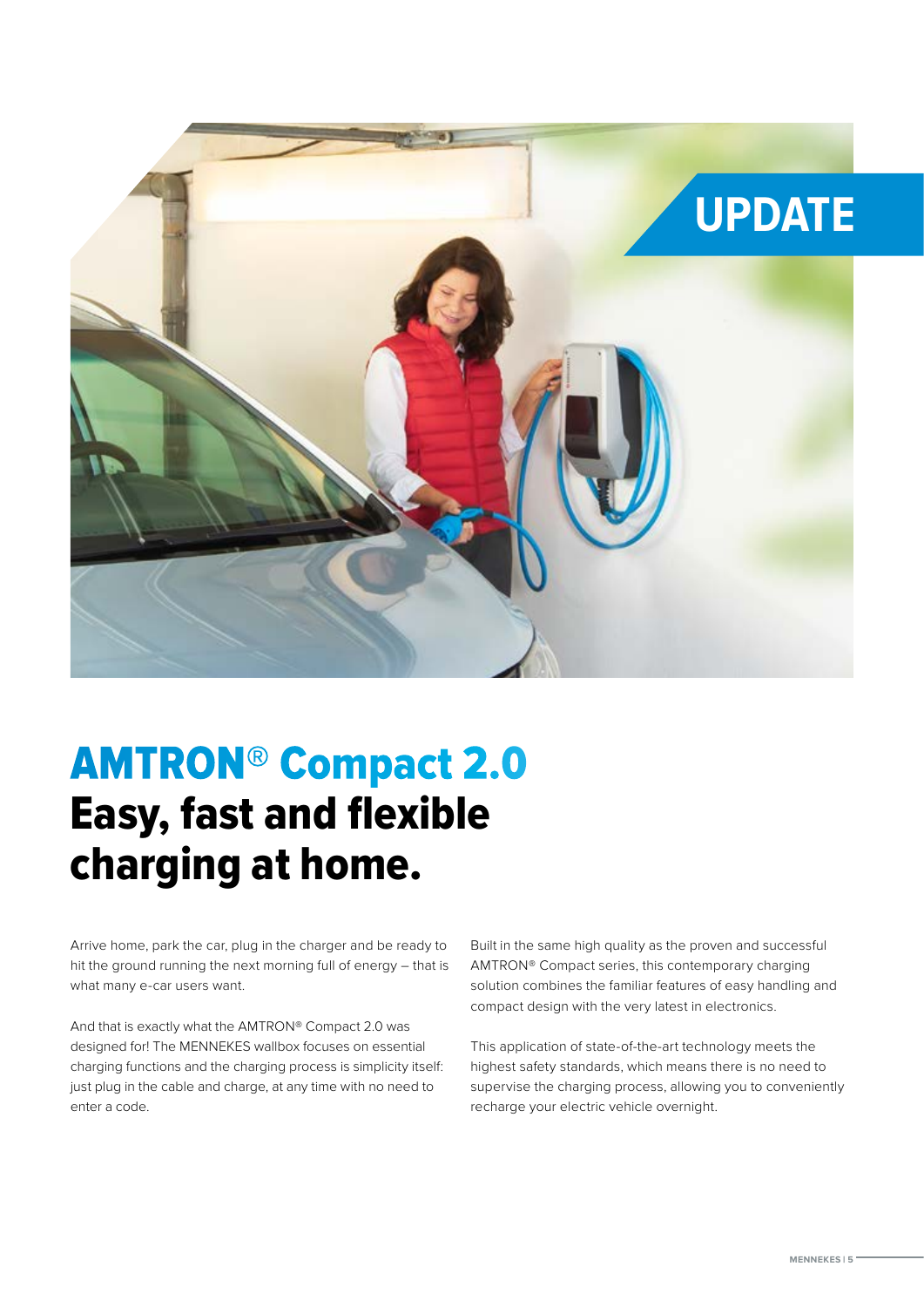### AMTRON® Compact 2.0 and 2.0s Product comparison.



|                                                           | <b>AMTRON® Compact 2.0</b> |              |            | <b>AMTRON<sup>®</sup> Compact 2.0s</b> |              |            |
|-----------------------------------------------------------|----------------------------|--------------|------------|----------------------------------------|--------------|------------|
| Part number                                               | 1321107205                 | 1321101205   | 1321102205 | 1321307205                             | 1321301205   | 1321302205 |
| <b>Charging power</b>                                     | 7.4 kW                     | <b>11 kW</b> | 22 kW      | 7.4 kW                                 | 11 kW        | 22 kW      |
| Simple plug in and<br>charging (autostart)                | $\sqrt{}$                  |              |            | $\sqrt{}$                              |              |            |
| <b>Highly visible LED</b><br>operating status indicator   | $\sqrt{}$                  |              |            | $\checkmark$                           |              |            |
| Easy cable management;<br>7.5 m cable attached            | $\checkmark$               |              |            | $\sqrt{}$                              |              |            |
| <b>Integrated DC</b><br>residual current detection        | $\sqrt{}$                  |              |            | $\sqrt{}$                              |              |            |
| <b>Unbalanced load limitation</b>                         | $\sqrt{}$                  |              |            | $\sqrt{}$                              |              |            |
| <b>Solar charging function</b>                            |                            |              |            |                                        | $\sqrt{}$    |            |
| Interface for home<br>energy management<br>systems        |                            |              |            |                                        | $\sqrt{}$    |            |
| <b>Authorisation with</b><br><b>RFID card is possible</b> |                            |              |            |                                        | $\checkmark$ |            |
| <b>Blackout protection</b>                                |                            |              |            |                                        | $\checkmark$ |            |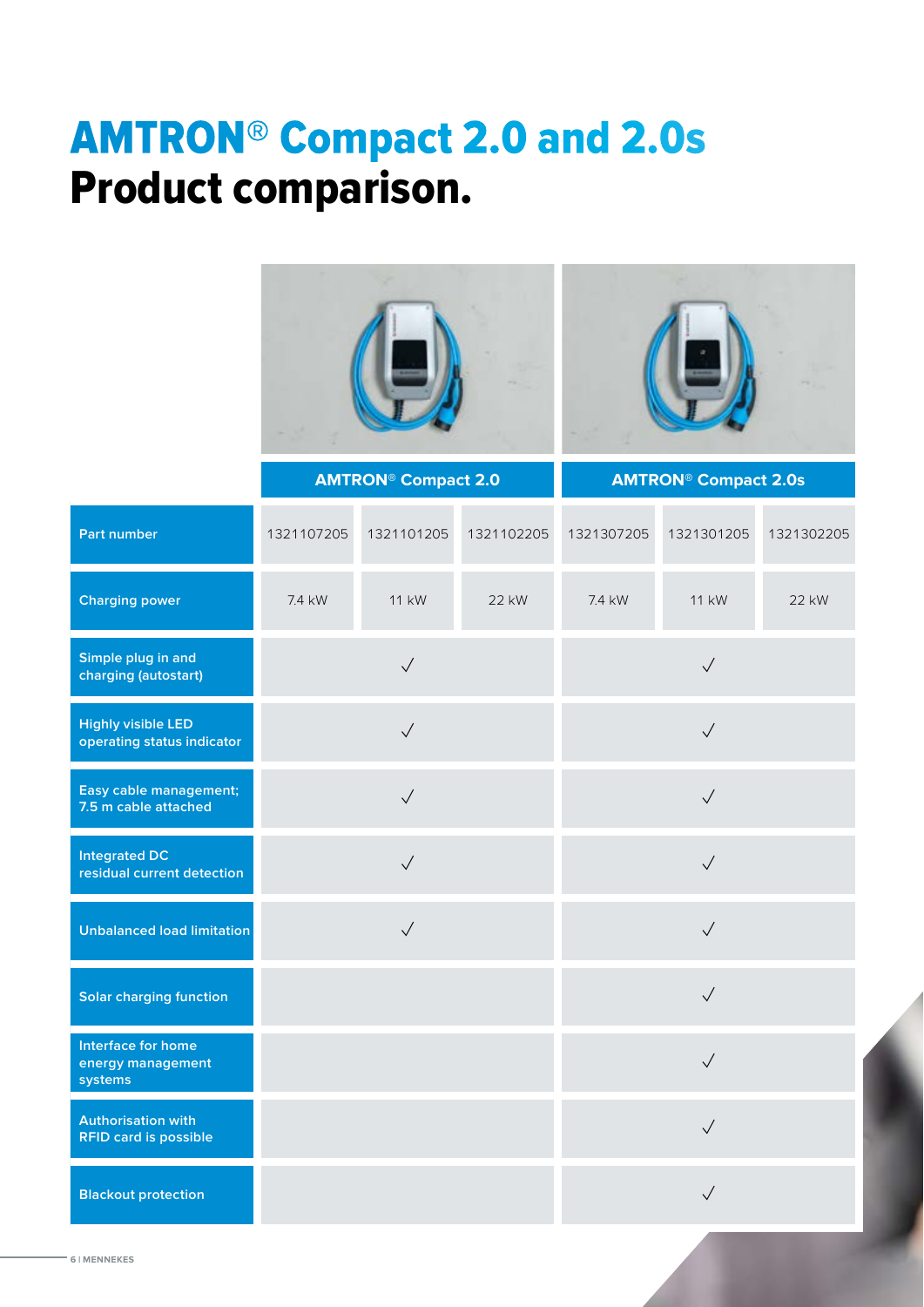#### Have the work carried out by an expert. Wallbox installation

Have you decided on one of our charging stations? Then, as the next step, please contact a specialist company or a qualified installer close to you. AMTRON® Compact 2.0 and 2.0s wallboxes may only be assembled and installed by a specialist. As a proficient partner for all aspects of charging systems, the specialist is very familiar with the latest national safety standards and requirements. In addition, the installer of your choice will provide you with detailed advice, take care of procuring your charging station, and be on hand for any maintenance and repairs.